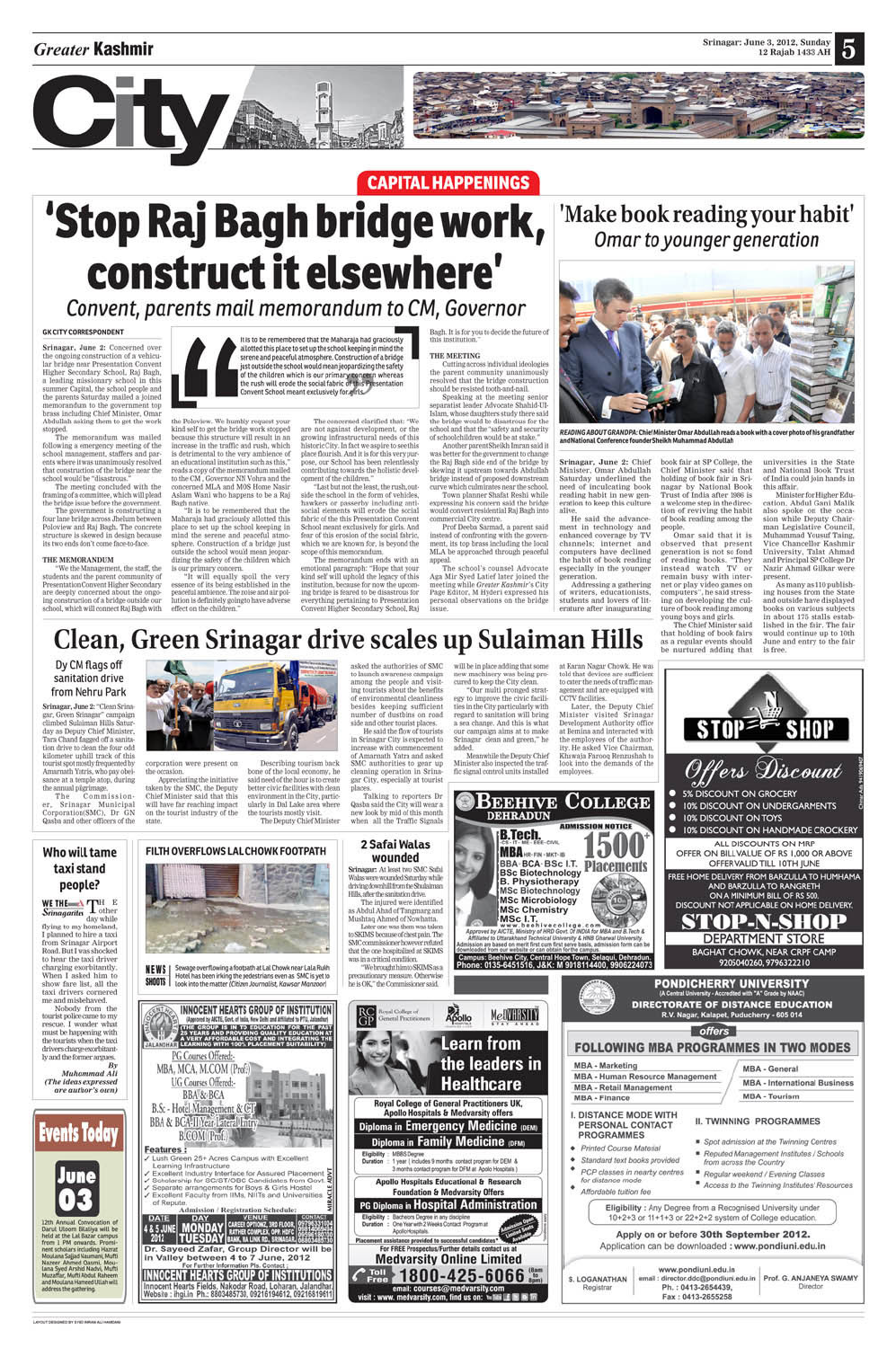**Kashmir Packages** Get Your Customized Kashmir Package Book Now. with Kashmir Experts! www.holidayiq.com

**Kashmir Group Package** 9N/10D, Ex. Chandigarh. All Incl. Rs.43000 for 2 Adults, Twin Sharing travel.packtravels.com

**Your Favourite Radio** Listen to your Favourite Radio. With the Radio app for PC! livelocalradio.com

AdChoices<sup>[></sup>

**Thursday, June 7, 2012, 2:15:30 PM**

**ABOUT US TV SCHEDULE LIVE TV REACH US ADVERTISE WITH US TODAY'S SPECIAL REVIEWS SHOWS LIVE TV 2 PUNJAB ELECTION RESULTS 2012**





### HOME THE CAPITOL STATES NATION DIASPORA WORLD BUSINESS SPORTS ENTE PUNJAB ELECTIONS 2012 PUNJAB MC ELECTION 2012 UNION BUDGET 2012

Need to revive reading habit in new generation: Omar





Jammu and Kashmir Chief Minister Omar Abdullah today underlined the need of inculcating book reading habit in new generation to keep the culture alive. The advancement in technology and enhanced coverage by TV channels, Internet and use of computers have declined the habit of book reading especially in the younger generation, Omar said

while inaugurating Srinagar Book Fair here.

The Chief Minister said holding of book fair in Srinagar by National Book Trust of India after 1986 is a welcome step in the direction of reviving the habit of book reading among people. Omar said it is observed that present generation is not so fond of reading books. "They instead watch TV or remain busy with Internet or play video games on computers," he said. The Chief Minister said holding of book fairs as regular events should be nurtured.

Universities in the state and National Book Trust of India could join hands in this direction, he added. As many as 110 publishing houses from the state and outside have displayed books on various subjects in about 175 stalls established in the fair. The entry to the fair, which will conclude on June 10, is free of cost.



### SUMMER WORKSHOP FOR SCHO

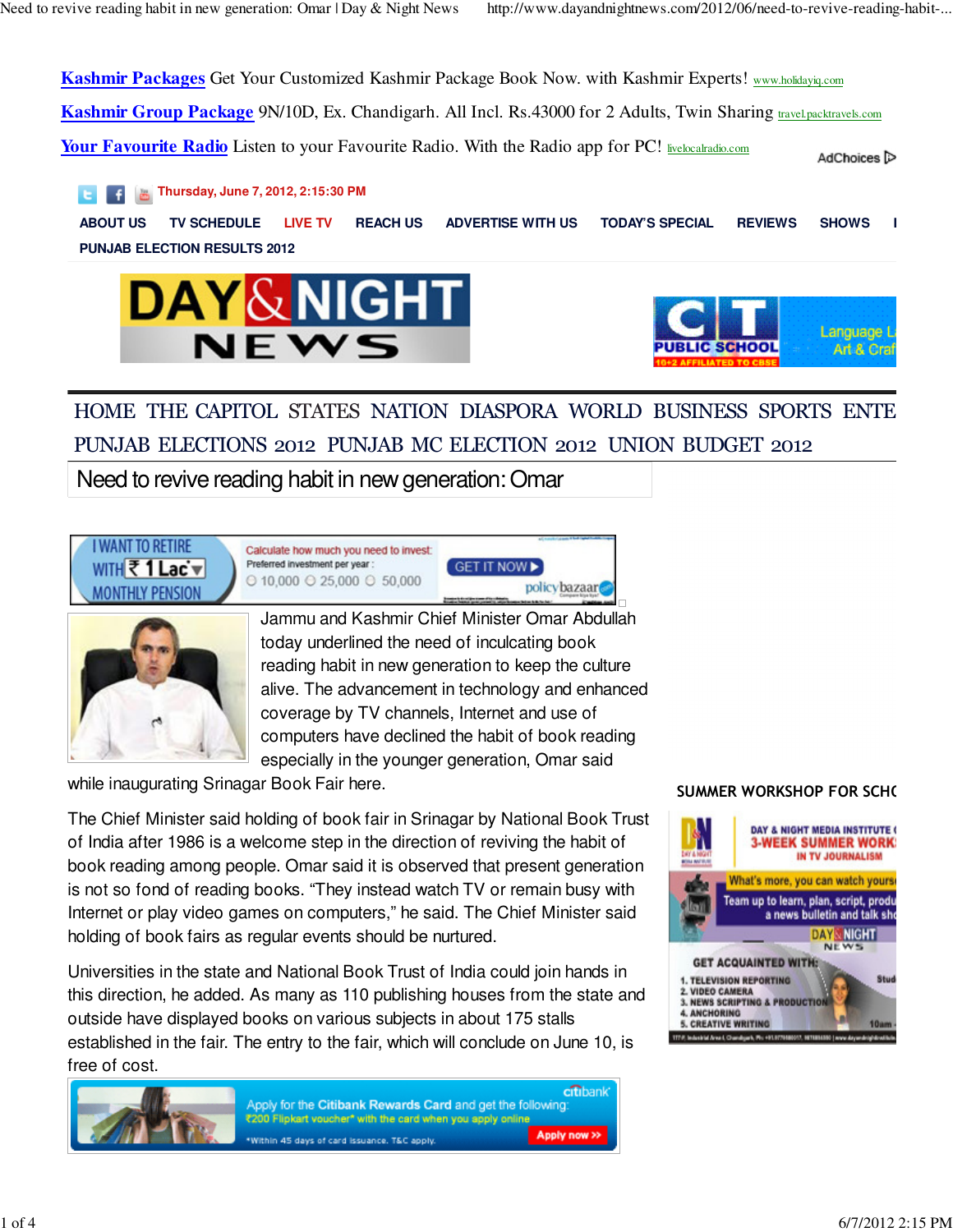### **Business Standard**

### **Need to revive reading habit in new generation: Omar**

#### **Press Trust of India / Srinagar June 02, 2012 17:05 IST**

Jammu and Kashmir Chief Minister Omar Abdullah today underlined the need of inculcating book reading habit in new generation to keep the culture alive.

The advancement in technology and enhanced coverage by TV channels, Internet and use of computers have declined the habit of book reading especially in the younger generation, Omar said while inaugurating Srinagar Book Fair here.

The Chief Minister said holding of book fair in Srinagar by National Book Trust of India after 1986 is a welcome step in the direction of reviving the habit of book reading among people.

Omar said it is observed that present generation is not so fond of reading books.

"They instead watch TV or remain busy with Internet or play video games on computers," he said.

The Chief Minister said holding of book fairs as regular events should be nurtured. Universities in the state and National Book Trust of India could join hands in this direction, he added.

As many as 110 publishing houses from the state and outside have displayed books on various subjects in about 175 stalls established in the fair. The entry to the fair, which will conclude on June 10, is free of cost.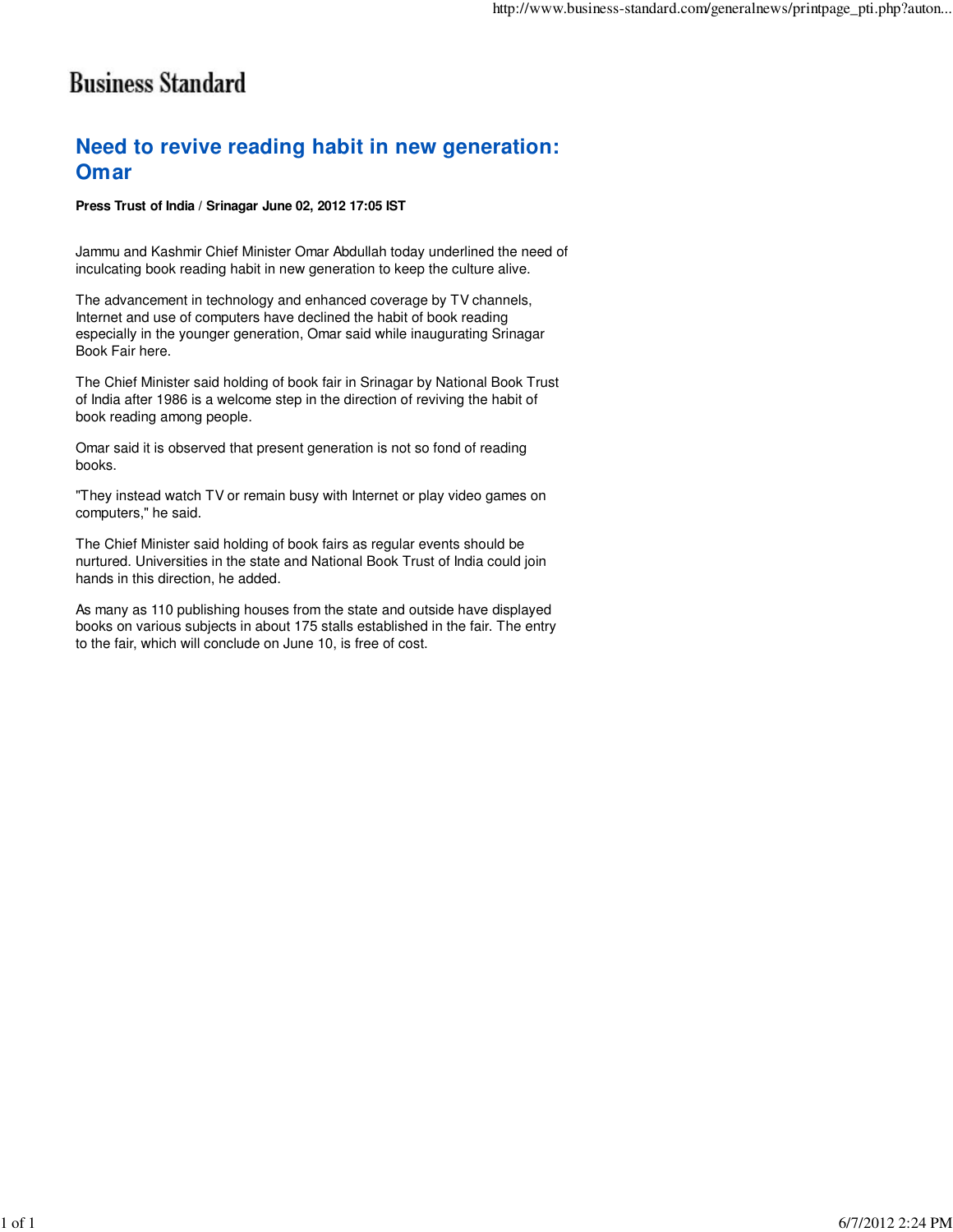**Thursday, 07 Jun 2012 Home**

# THE DAILY RisingKashmir

|  |  |  | Front Page   News   Jammu   Kashmir   City   Opinion   Editorial   View Point   Business   Sports   Ru |  |  |
|--|--|--|--------------------------------------------------------------------------------------------------------|--|--|
|  |  |  |                                                                                                        |  |  |

### **Kashmir hosts national book fair after 26 years**

**Saturday, 02 Jun 2012 at 09:22 <sup>5</sup>** <sup>0</sup>

### **Over 170 stalls showcase books on variety of issues**

### **Sameer Showkin Lone**

**Srinagar, June 02:** First time after the eruption of militancy in Kashmir, a nine-day long national level book fair began in Kashmir Saturday in which 110 publishers from across India have set up book stalls. The book fair organized by National Book Trust of India in collaboration with Jammu and Kashmir Academy for Art, Culture and Languages (JKAACL) and Urdu Academy was inaugurated by Chief Minister Omar Abdullah here in the premises of SP College.

Famous publishing houses, book sellers and literary organisations across India are participating in the book fair.

More than 170 stalls have been set to showcase books of diverse stuff mainly in English, Urdu, Kashmiri, Punjabi, Hindi and English.

These stalls house books about prominent personalities of Islamic world like Hasan-ul-Bana Shaheed, Moulana Syed Abul Moudidi, books about freedom movement of India like 'Inqilaab 1857' by P C Josh, 'I am a dream to my village', 'Freedom Struggle and Indian Muslims' and several other books.

With a cursory look at various book stalls, one finds books about various religions, stalwarts of Islamic movement across the world, freedom movement of India, Indian Muslims, books about pre and post independence era of India and Pakistan and several other issues.

A book titled 'Trials of Independence' by B R Agarwala highlights the period of rise and fall of British rule in India particularly the pre and post 1857.

The book also talks about Bhagat Singh and the author has written: "Bhagat Singh, the symbol remained and within a few months, in each town and village of India and to a lesser extent, the rest of India resounded with his name."

On page 190, the book terms Sheikh Muhammad Abdullah, a lion on trail and writes about various phases of political life of Shekih Abdullah.

Incharge of the book fair, Manas Ranjan Mahapatra told Rising Kashmir that the book fair was first of its kind in Kashmir in last two decades.

"We have a variety of books here and it almost covers all parts of life like culture, tradition, language, lifestyle, health. We have books about pleasure reading as well," Mahapatra said.

He said they were planning to open reading clubs in all government run primary schools in Jammu and Kashmir.

"We have already taken the issue with State government and I hope in next three months the plan will be implemented at the ground level," Mahapatra said.

He said the last national book fair was organized in Kashmir in 1986 in which around 40 publishers had

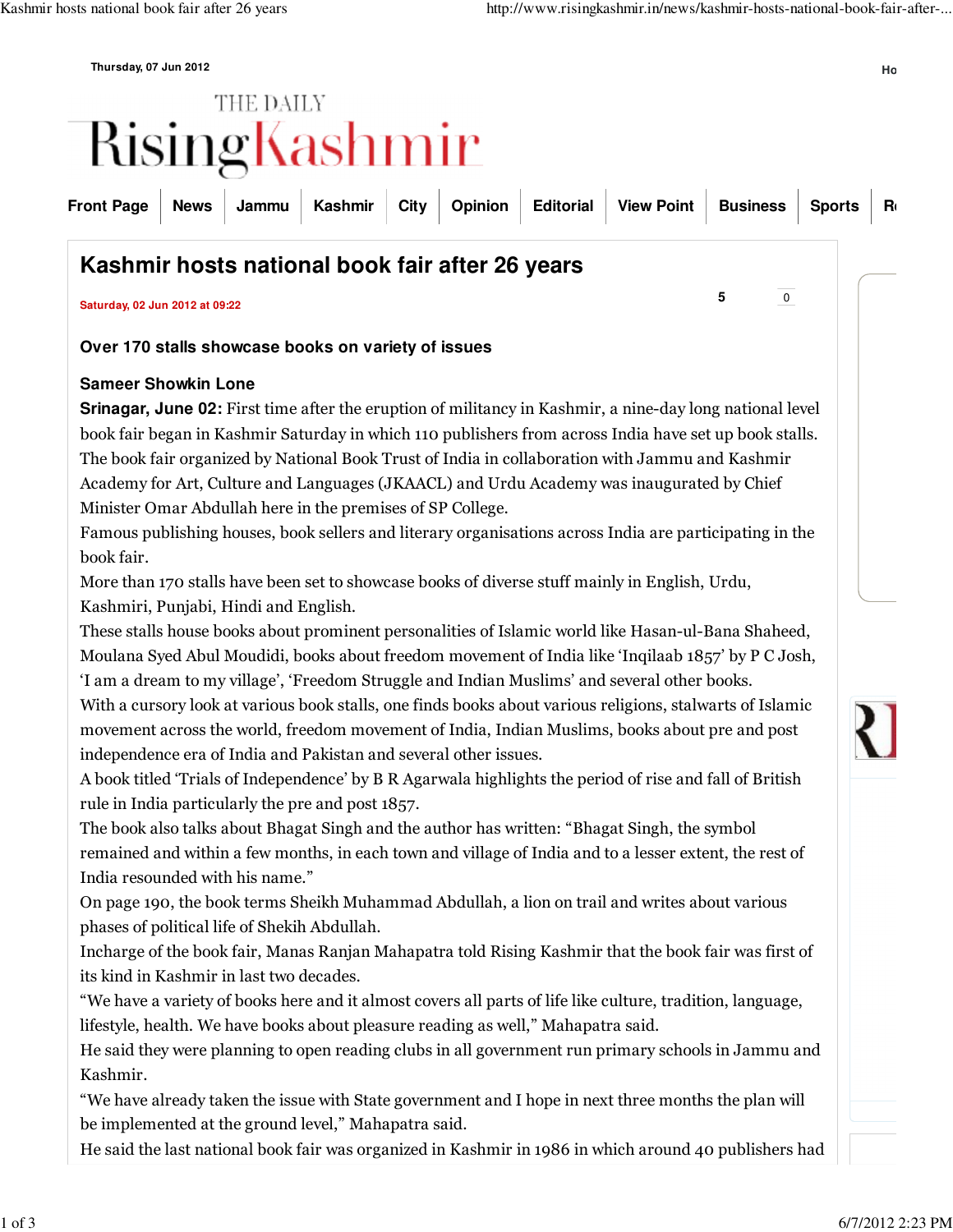**Thursday, 07 Jun 2012 Home**

# THE DAILY RisingKashmir

| Front Page   News   Jammu   Kashmir   City   Opinion   Editorial   View Point   Business   Sports   Re |  |  |  |  |  |  |
|--------------------------------------------------------------------------------------------------------|--|--|--|--|--|--|
|                                                                                                        |  |  |  |  |  |  |

### **Kashmir is reading well**

**Sunday, 03 Jun 2012 at 10:48 <sup>0</sup>** <sup>0</sup>



Kashmir is reading well

### **After 26 yrs, NBT fair fills smell of books in Valley**

### **Sidhrah Fatima**

**Srinagar, June 03:** Kashmir is reading. Reading well and it is a good sign for this conflict-hit region. Smell of books is filling the valley and Srinagar Book Fair-2012, organized after a gap of 26 years by the National Book Trust (NBT), where young people gather everyday to buy all kinds of books, has just doubled it. The fair welcomes visitors and curious readers alike with array of books.

NBT's book fair expected to long for nine days has witnessed encouraging response so far as children along with their parents could be seen rummaging through colorful books, hopping from one stall to other. College students could be seen searching for the stuff of their interest, while seasoned senior readers weighed their options from the serious content. There is something for everyone. The summer capital is hosting the book fair at Sri Pratap College ground here with more than 110 publishers and booksellers from various parts of the country participating. The Book Fair is a big step, into helping national and international literature reach the people of Kashmir. Literature in Hindi, Urdu, Kashmiri, Punjabi and English are the main attractions of the fair. The organizers also include the Jammu and Kashmir Academy of Art, Culture and Language and Urdu Akadmi Jammu and Kashmir. The fair shall also include a seminar on the works of famous Urdu short story writer Sadat Hassan Manto, in coming days.

The book fair was inaugurated by the Chief Minister, Omar Abdullah on June 02, who emphasized on the need to encourage book reading habit in the State among all age groups.

Srinagar Book Fair is a step, into helping national and international literature reach the people of Kashmir, organizers said. A multitude of 110 publishers display their books in 180 stalls in the college grounds. The diversity of books is commendable and focus is on history, politics, Islam, Indian literature, Kashmiri literature, photography, cooking, lifestyle, IT and business. "This is a great initiative and an adventure to build rapport between the educated populace of Kashmir and writers of the country," said Manoj Das, an award-winning writer in Oriya and Punjabi who graced the book fair to talk to his readers.

Besides leading Kashmiri publishers, publishing houses from Delhi have grabbed the opportunity to showcase their book collection to readers in Kashmir.

Gandhi Smriti and Darshan Samiti, New Delhi, `an autonomous publication house under the Ministry